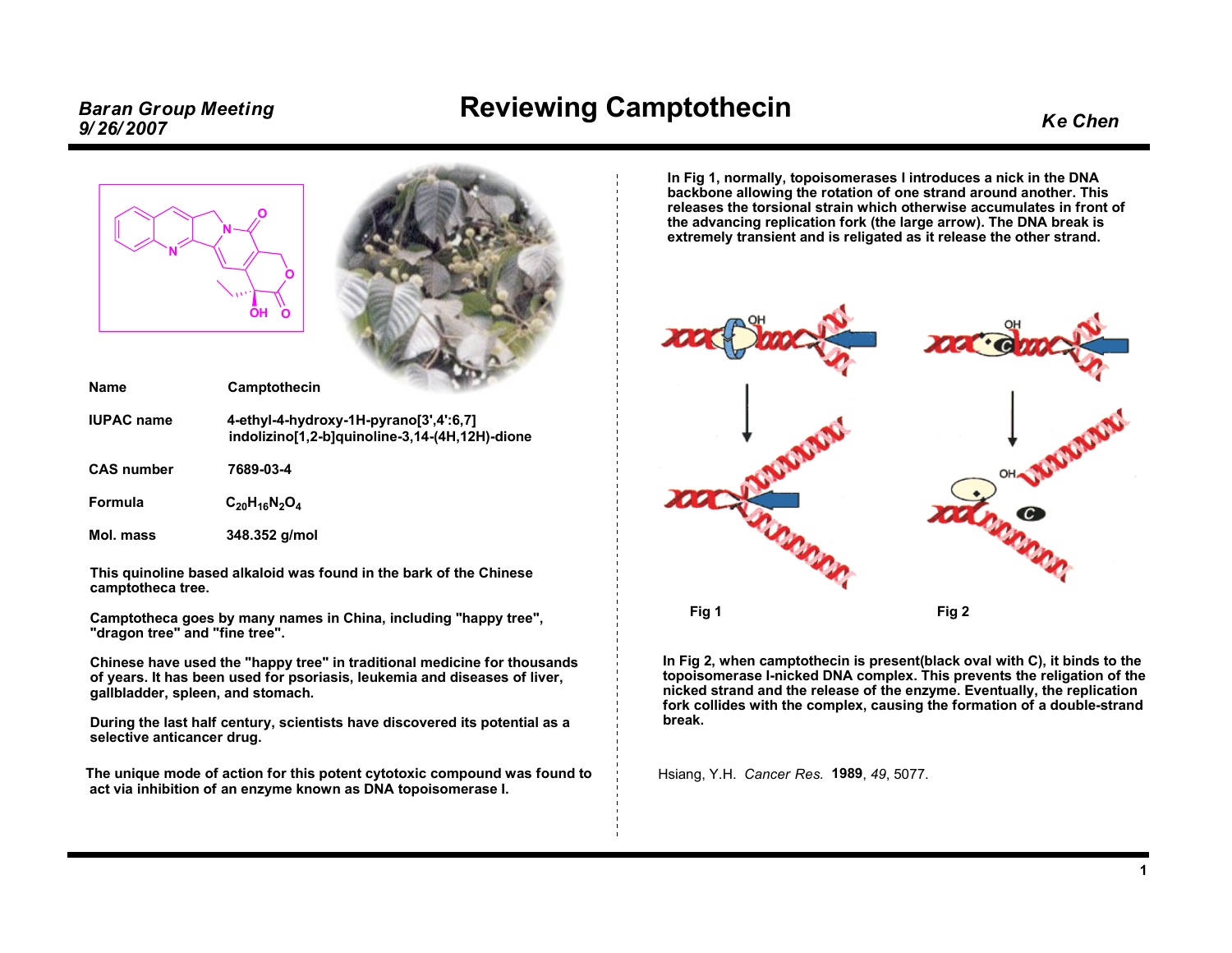### Discovering Camptothecin Ke Chen Baran Group Meeting 9/ 26/ <sup>2007</sup>



Monroe Wall (left) and Mansukh Wani (right) observe a beaker of Camptothecin dissolved in chloroform and methanol as it fluoresces in UV light.

### Monroe E. Wall (1916–2002)

Born in <sup>1916</sup> in Newark, NJ, Dr. Wall received his B.S., M.S., and Ph.D. degrees fromRutgers

 University. In 1941, he joined the United States Department of Agriculture. From <sup>1941</sup> to 1960, Dr. Wall gained national recognition as <sup>a</sup> government scientist in steroid chemistry. In 1960, Dr. Wall joined the Research Triangle Institute (RTI) to start <sup>a</sup> chemistry research group. He became RTI Vice President of Chemistry and Life Sciences in 1971. Among numerous contributions to the field of natural product research, he is best known for the discovery and development of taxol and camptothecin. In <sup>1981</sup> He retired fromadministration and devoted his time to research<br>until two wooks before his dooth at 85 until two weeks before his death at 85.

### Monroe Doctrine: "Get good people, support them with good facilities, do good science, work hard, and keep doing it."



Mansukh Wani (left) and Monroe Wall (right).

### Mansukh C. Wani

Born in Nandurbar, India, Dr. Wani received his B.S. and M.S. degrees from the University of Bombay. He came to the United States and finished his Ph.D in chemistry at Indiana University under the instruction of Professor Ernest Campaign. After <sup>a</sup> postdoctoral fellowship at the University of Wisconsin-Madison, he accepted <sup>a</sup> position at RTI from Dr. Wall in 1962. Together they developed two of the most promising anticancer<br>coopts taxel\_and\_camptothosin\_which\_are agents, taxol and camptothecin., which are<br>bonofiting millions of poople all over the benefiting millions of people all over the world. Dr. Wani is still active at RTI, supervising junior researchers.

Timeline of Camptothecin:

1960-1966 Isolation of active compound from amptotheca acuminata; determination of structure of camptothecin



Clinical trials started in the 1960s but were abandoned shortly thereafter.

<sup>1985</sup> Determination of mechanism of action of camptothecin

After Camptothecin returned, like " the phoenix from the ashes", it rekindled interest in developing analogs of camptothecin that were both water soluble and retained anticancer activity

<sup>1996</sup> FDA approval of two analogs of camptothecin for treatment of ovarian, lung, breast and colon cancer.

Some numbers and facts...

11729 publications regarding "camptothecin".

114 publications involving total or formal synthese of camptothecin and its<br>derivatives derivatives.

By 2001, the analogs developed included Pharmacia's Camptosar and GlaxoSmithKline's Hycamtin, collectively reporting worldwide sales approaching <mark>\$ 800</mark> million.

Synthetic chemists embrace practility and perfection.

2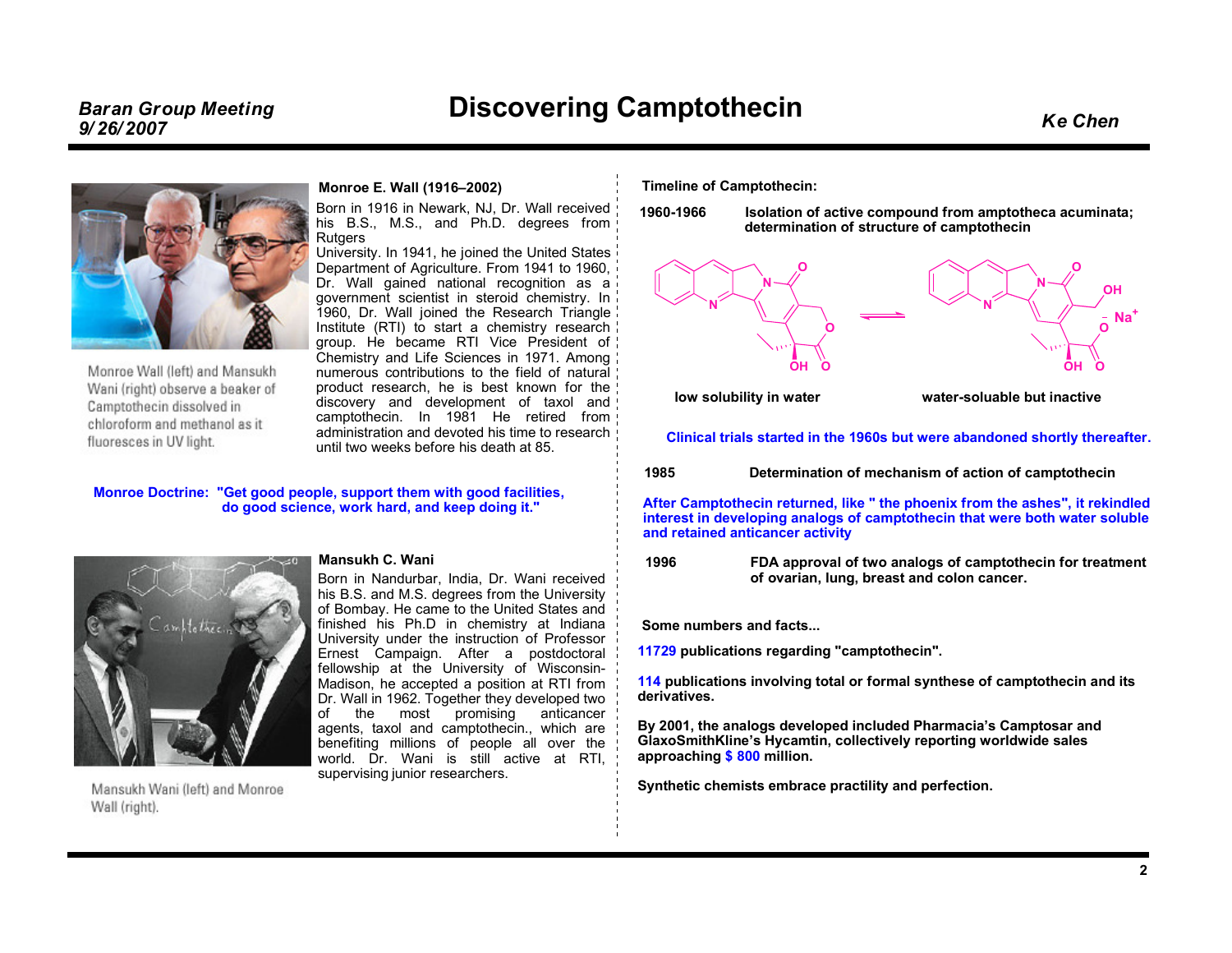### Baran Group Meeting Camptothecin: From Bench to Bedside Ke Chen<br>9/26/2007



3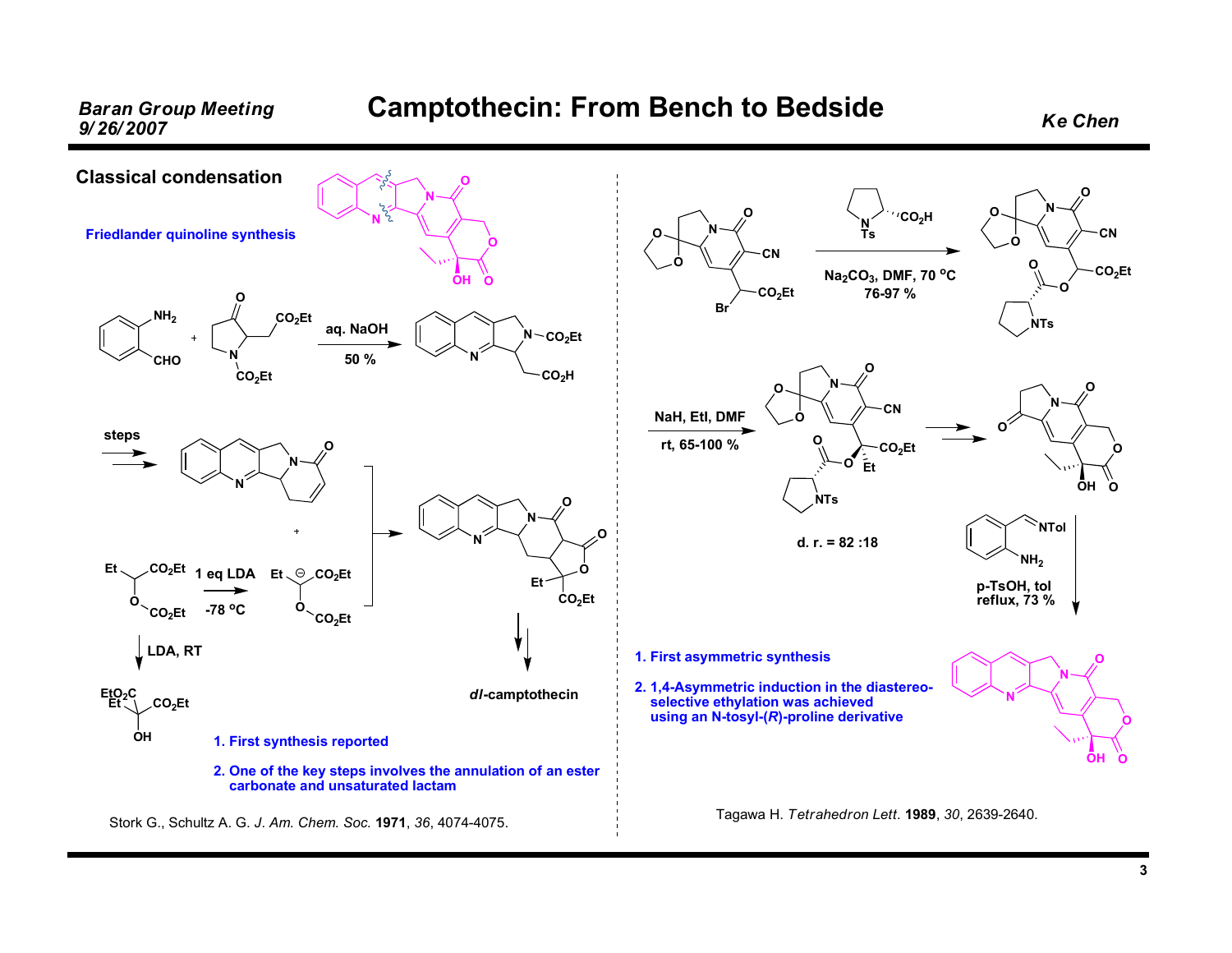Baran Group Meeting **Camptothecin: From Bench to Bedside** Ke Chen<br>9/26/2007 Classical condensation Friedlander quinoline synthesis  $NH<sub>2</sub>$ NTolp-TsOH, tol<br>roflux, 75 % reflux, <sup>75</sup> %NHCO<sub>2</sub>Me  $MeO<sub>2</sub>C$ • $\mathsf{CO_2Me}$ HH $Et<sub>3</sub>N$ <sup>92</sup> %%  $\vee$ <sup>N</sup> OCO<sub>2</sub>Me CO2Met-BuOK/EtIDME, <sup>91</sup> % $\sim$   $\sim$  N O $CO<sub>2</sub>Me<sub>1</sub>$  $CO<sub>2</sub>Me$  $(CH_2O)_{n}/H^+$ <sup>95</sup> %NO $CO<sub>2</sub>Me<sub>1</sub>$ OONOCO2MeOOONNOOO $MeO<sub>2</sub>C$ 1. HBr, 140 °C 2. Me<sub>2</sub>NH, CuCl<sub>2</sub>  $O_2$ , DMF NNOOOH <sup>O</sup>NNOOOH O HOHO. EtDanishefsky S. J. J. Org. Chem. <sup>1993</sup>, 58, 611-617. Danishefsky S. J. J. Am. Chem. Soc. <sup>1971</sup>, 93, 5575. Two analogs: Corey E. J. J. Org. Chem. <sup>1975</sup>, <sup>40</sup>, 140-2141. OHO<sub>2</sub>C  $CO<sub>2</sub>H$ OEtсо $_{\rm 2}$ н  $\sim$ он HOOOOEt  $\_{\rm OCO_{2}Me}$ OOOEt  $\bigcirc$  OCO $_2$ Me OClNNH1. quinine-water 2. recrystalization 3. MeOCOCI, Et<sub>3</sub>N pyr $\blacktriangleright$  (S)-camptothecin 1.  $O_2$ , eosine  $2. S\overline{O}Cl<sub>2</sub>$ NO $CO<sub>2</sub>Me$ OO0  $1.$  PhCHO, NaHMDS<br>2. O<sub>3</sub><br>2. TMSCHN 3. TMSCHN<sub>2</sub> <sup>85</sup> % overall  $\rightarrow$  dl-CPT N $R<sub>2</sub>$  $R<sub>1</sub>$ OCO<sub>2</sub>Me  $(CH<sub>2</sub>O)<sub>n</sub>/H<sup>+</sup>$ N ${\sf R_2}$ R1OOON ${\sf R_2}$  $R_1$ O majorEtO $\circ \!\!\! \swarrow \!\! \circ$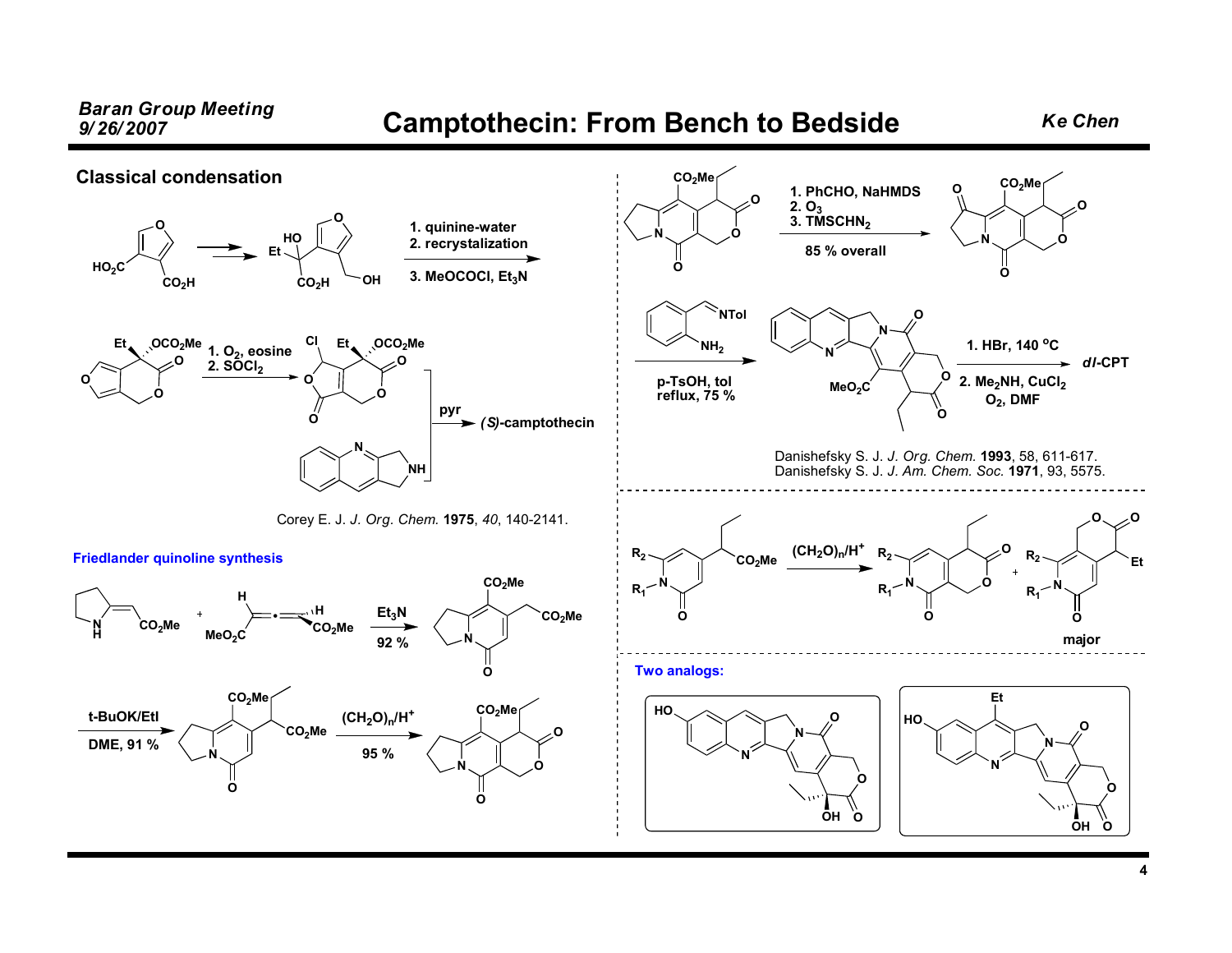# Baran Group Meeting Camptothecin: From Bench to Bedside Ke Chen<br>9/26/2007

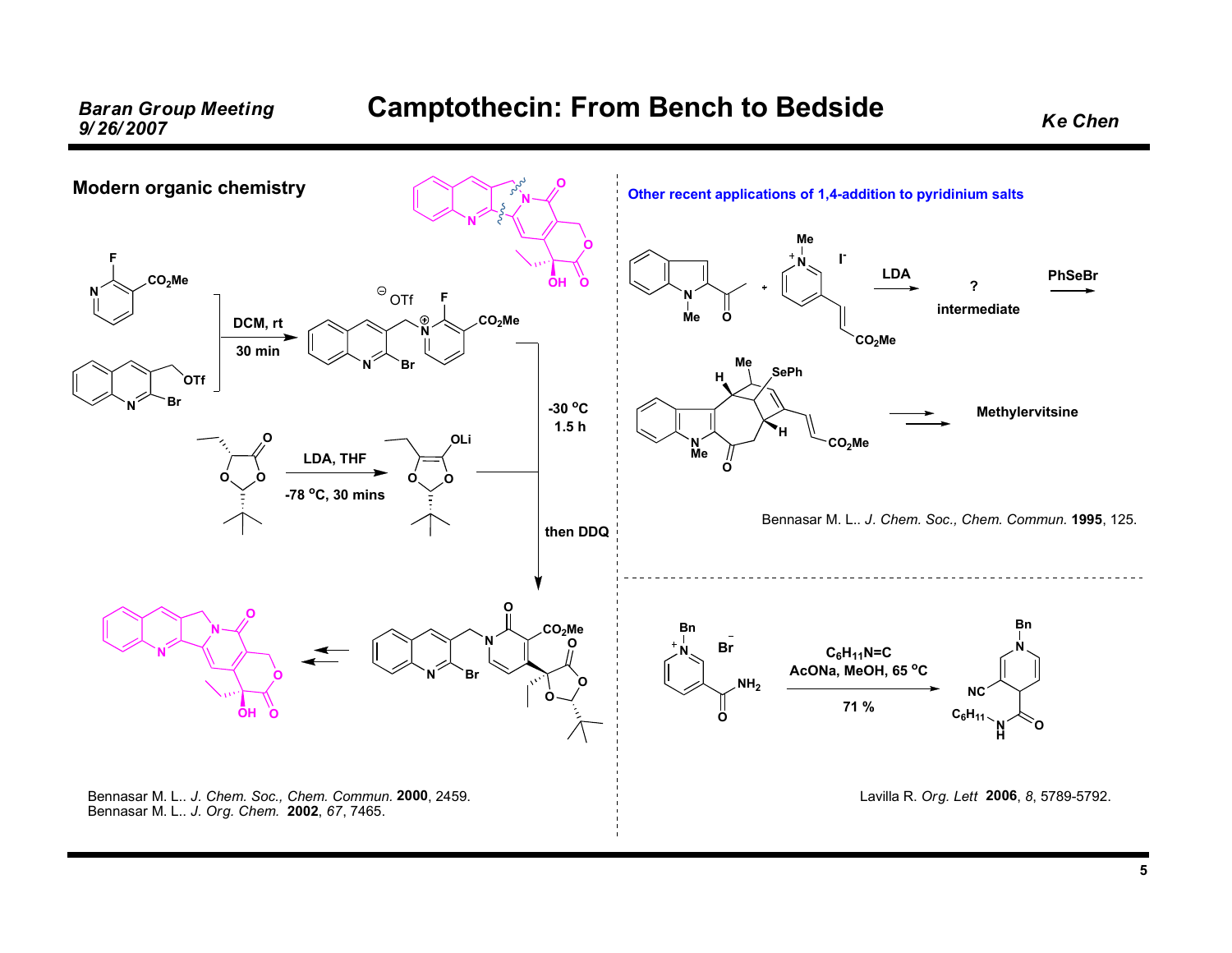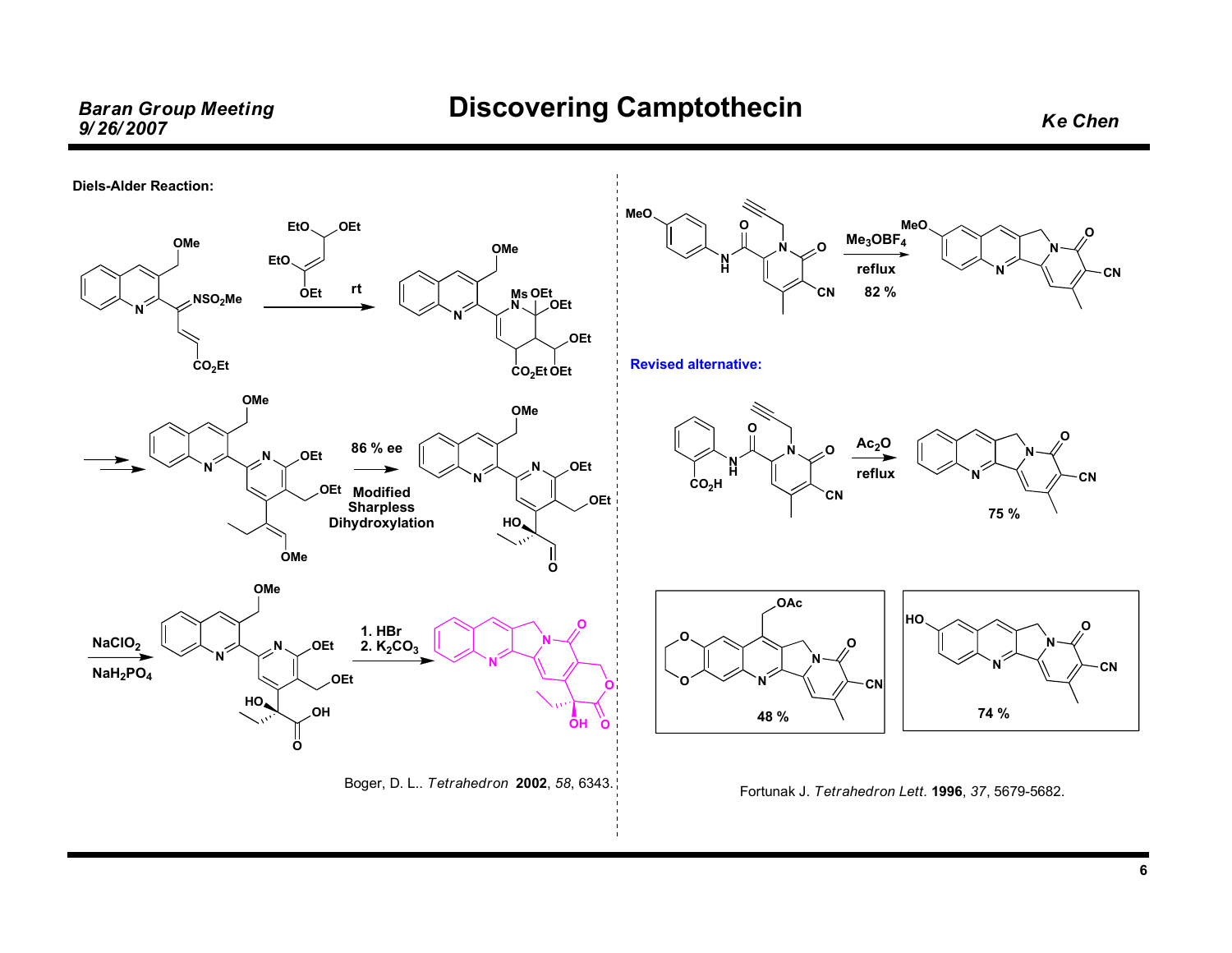## Baran Group Meeting Camptothecin: From Bench to Bedside Ke Chen<br>9/26/2007